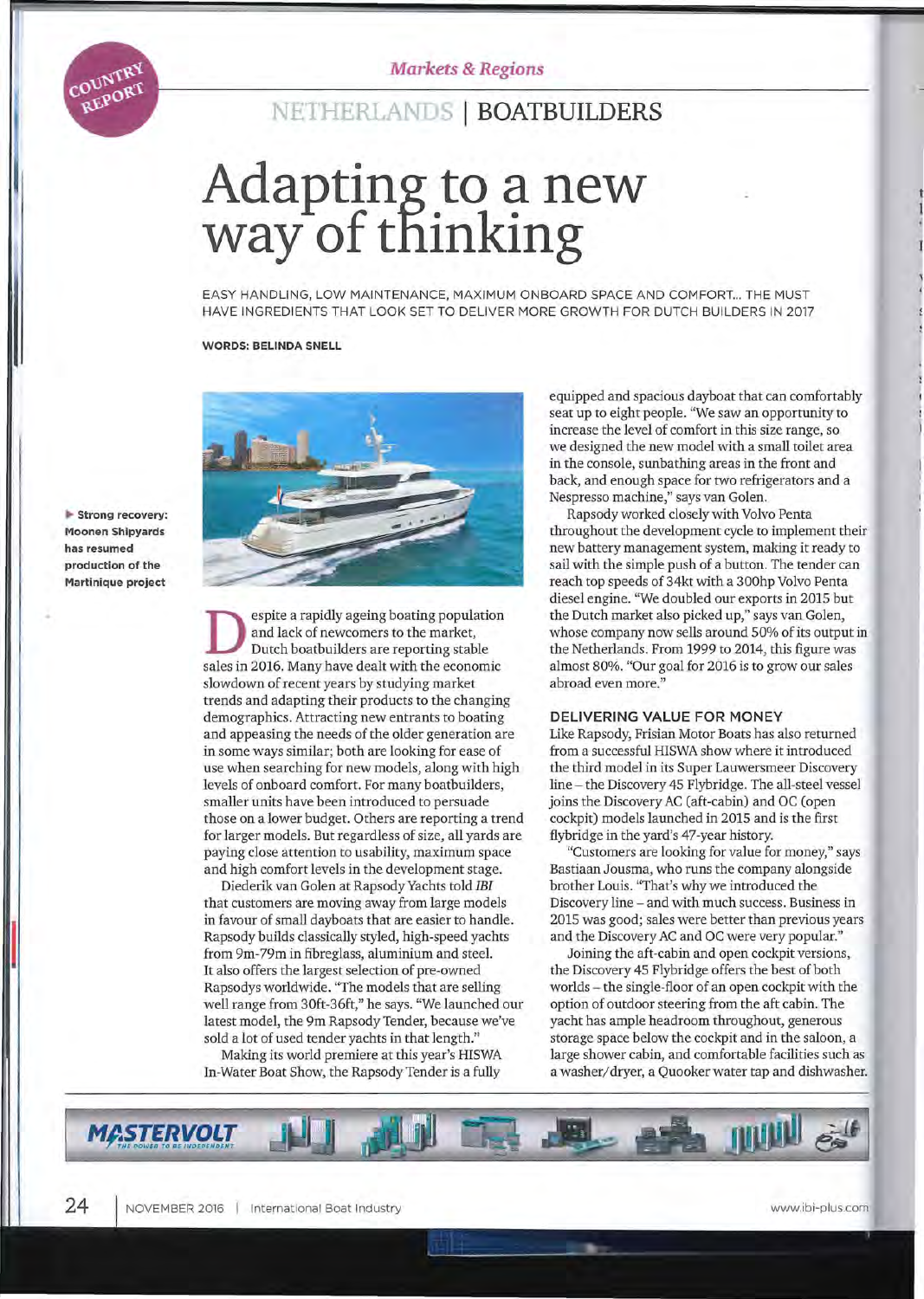"Potential buyers are very enthusiastic about the modern design, the interior space and the large panoramic roofs in the saloon," says Jousma. "They also love our very good build quality and the possibilities to personalise their own yacht.

"We're also working on a fast, semi-displacement version of the Discovery OC and Flybridge," he adds. "Later this year we're planning to introduce an even smaller Discovery OC of around 12m. We expect to sell a lot."

While production is mostly for Dutch clients, Jousma says that exports to Europe have been a focus since the start of 2016. "We still have a lot of Dutch customers, but to grow we need to look further," he says. "We're focusing on Germany, Belgium and other European markets like the UK and Scandinavia."

Иy

eir

in

Yvonne Linssen at steel displacement motoryacht producer Linssen Yachts expects slight growth in 2016, with more to follow in 2017/ 18. "The economic climate in general is picking up," she says. "Prospective buyers are more positive and willing *ta* invest."

A new line of motoryachts from 29ft-47ft was also responsible for the uplift. Earlier this year, Linssen introduced the Grand Sturdy 290 Sedan, Grand Sturdy 350 AC, Grand Sturdy 410 AC Variotop and the Grand Sturdy 470 Sedan Wheelhouse. A larger 50ft model is now under development for introduction next year. "These models have already been sold from the drawing board and were received very well at introduction in May 2016," says Linssen. "The first units of the new 50ft model that will be launched in 2017 are already sold, just by presenting the first sketches."

The 41ft Grand Sturdy 410 AC and the 47ft Grand Sturdy 470 Sedan both feature the company's Variotop - a fully automatic convertible bimini that creates a closed wheelhouse or an open cockpit in a matter of seconds. They also have new steps at the transom to provide easy, safe access to the swimming platform. It's something that particularly appeals to the older generation. "In general, people expect more comfort on board. That means all the equipment that they have at home," says Linssen. "But ease of use is also very important. People expect cruising and mooring to be easy, so we try to focus on that in the development. At the end of the cycle, when handing the boat over to a customer, we also offer a full day's training, which makes it even easier to learn quickly."

Full service, which Linssen offers through its extensive sales and service network, is another strong enticement. Around 85% of the yard's output is exported to Europe. Germany is the group's largest destination at 40%, followed by Belgium, France, the UK and Switzerland.

"The market is recovering slowly, but the total market for displacement yachts has decreased substantially over the past couple of years," Linssen explains. "We've made a lot of progress, especially in the charter segment, and repeat buyers are keeping our order book filled. "

Onboard comfort is aiso a key selling point at Menken Maritiem, builder of the Newport Bass, CAB, Piet Hein and Hudson range of small sloops and motorboats. lts best-selling Newport Bass line, available in 29ft and 32ft versions, offers different deck formats for day trips, weekends or holidays, and can comfortably sit 12 guests in an open cockpit.

"We recently sold the Newport Bass in two new exterior and interior layouts," says owner Bernard Menken. "These new versions cater to new markets and fulfil the wishes of new customers."

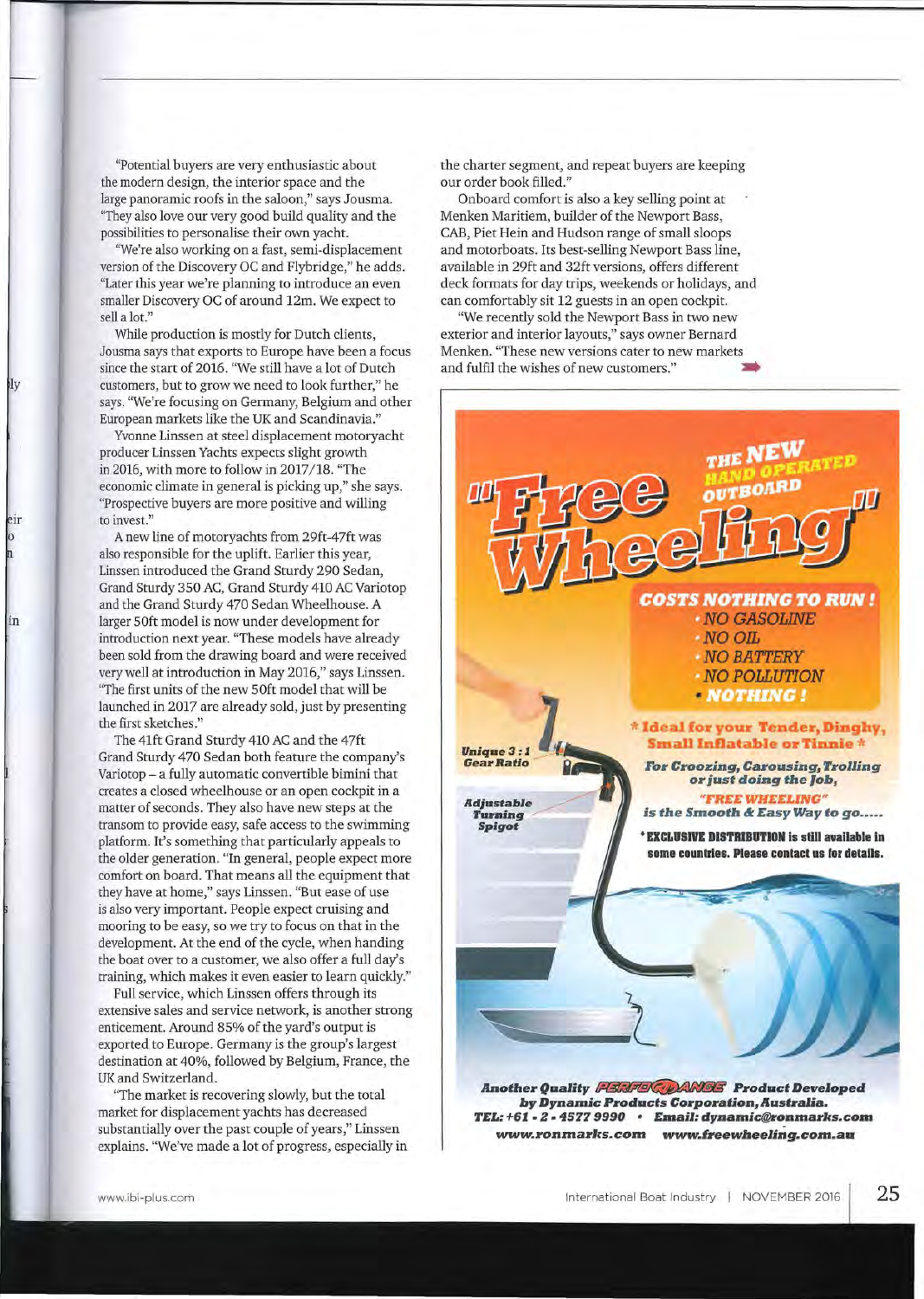### *Markets* **&** *Regions*

# **NETHERLANDS I BOATBUILDERS**

The latest Newport Bass models have a cabin height of 192cm and a spacious kitchen with a three-burner gas stove, giving the 29-footer all of the comforts normally found on a larger yacht. Designed by Dutch naval architect Martin de Jager, theyalso have great sailing characteristics. The Newport Bass can fully plane with a 280hp engine at a speed of 24kt. Both models feature oak interiors instead of teak and are priced from €160k to €240k.

The Newport Bass XL, which is 1.25m longer, provides extra sleeping space in the aft peak and an even wider cockpit. "To celebrate our 20th anniversary, our stylists also worked together with AIX Rosé to create a Limited Edition version of all modeis," says Menken. "Style and image is important. Our prospects love the colour combination and the specially designed and selected options."

#### **MAXIMISING SPACE**

Another strong model in the Menken line-up is the CAB series of daycruisers. The 5.75m Fast CAB combines the comfort of a luxury daycruiser with the potential of a speedboat. The company claims that no other 19-footer with a shaft-driven inboard diesel and a displacement of 1,500kg can cruise at 22kt. The CAB XL and CAB XL Cabin are slightly larger at 7.25m and can be fitted with a 180hp Yanmar BY engine. Plans are now underway for a lounge version

of the CAB XL in 2017 that will have a large sunbed in the front and a double bed and toilet below deck.

Operating in a niche market with low quantities, Menken exports just 5-10% of its output. "In the past two decades we've built a solid reputation as a builder of classy and sturdy boats that have earned their 'thumbs-up' effect," says Menken, adding that new-build turnover

reached €1.4m in 2015. "Our reputation in the Dutch market guarantees a certain order flow, so we'll continue to focus on the home market with a keen interest in exports."

Keeping costs down is also a priority at KM Yachtbuilders, a custom producer of aluminium sailing yachts of up to 100ft. Earlier this year, the company introduced its first series-built model the Bestevaer 45ST Pure which, at 14m, is also the smallest model in its portfolio. The vessel made its warld premiere at the 2016 HISWA in-water show, where it was the only Dutch yacht to be nominated 2017 European Yacht of the Year. "The fact that we build this yacht in series means that we can keep the costs lower compared to a custom yacht," says owner

Eeuwe Kooi. "That brings the dream of owning a Bestevaer a good deal closer for a lot of people."

Built in collaboration with Dykstra Naval Architects, the Bestevaer 45ST Pure is more of a production yacht in the sense that the size, hull shape, deck layout and styling are all fixed. However, the owner can still choose from options such as fixed or

variabie draft, tiller or wheel steering, layout/cabin configuration, rigging and more. "Because both the aluminium construction and interior are already engineered and prepared in digital cutting files, we can limit the amount of hours that go into this engineering and building the yacht itself," says Kooi.

Kooi describes the development of the Bestevaer 45ST Pure as a 'real group effort'. "We had sessions with all departments from the work floor to listen to them and find out how they would build such a yacht in an efficient and effective manner," he says. This way of working and having the work floor make their own decisions is something we have implemented more and more over the last year. Our aim is to have very few 'layers' and to be as lean of an

organisation as possible."

The Bestevaer 45ST Pure has also allowed KM Yachtbuilders to target a new category of sailor who wants to circumnavigate the globe or travel to cold areas such as Spitsbergen or Iceland, says Kooi.

Demand for ICE yachts, he says, is a noticeable trend. "Our aluminium yachts are fully capable of sailing in high latitudes and

colder regions and many have already explored Iceland, Greenland and Patagonia," says Kooi. "But some prospects are planning on going even more extreme and they're looking for a custom yacht built for those purposes. Both our 66ft and 78ft Bestevaer one-offs were purposely designed and built for sailing in cold conditions and through the ice."

#### **STRONG ORDER BOOK**

Production at KM Yachtbuilder's facility in Makkum is now in full swing, with a Bestevaer 45ST Custom, 45ST Pure, a 49ST and a 78ft Exploration Yacht in build. The company also supplies aluminium hulls for sail and motor yachts of up to 30m and offers refits of any size. As *IBI* went to press, construction of \_



**565T trom KM Yachtbuilders was designed to sail in high latitudes and colder regions** 



*market* 

*Our reputation* **in** *theDutch* 

MASTERVOLT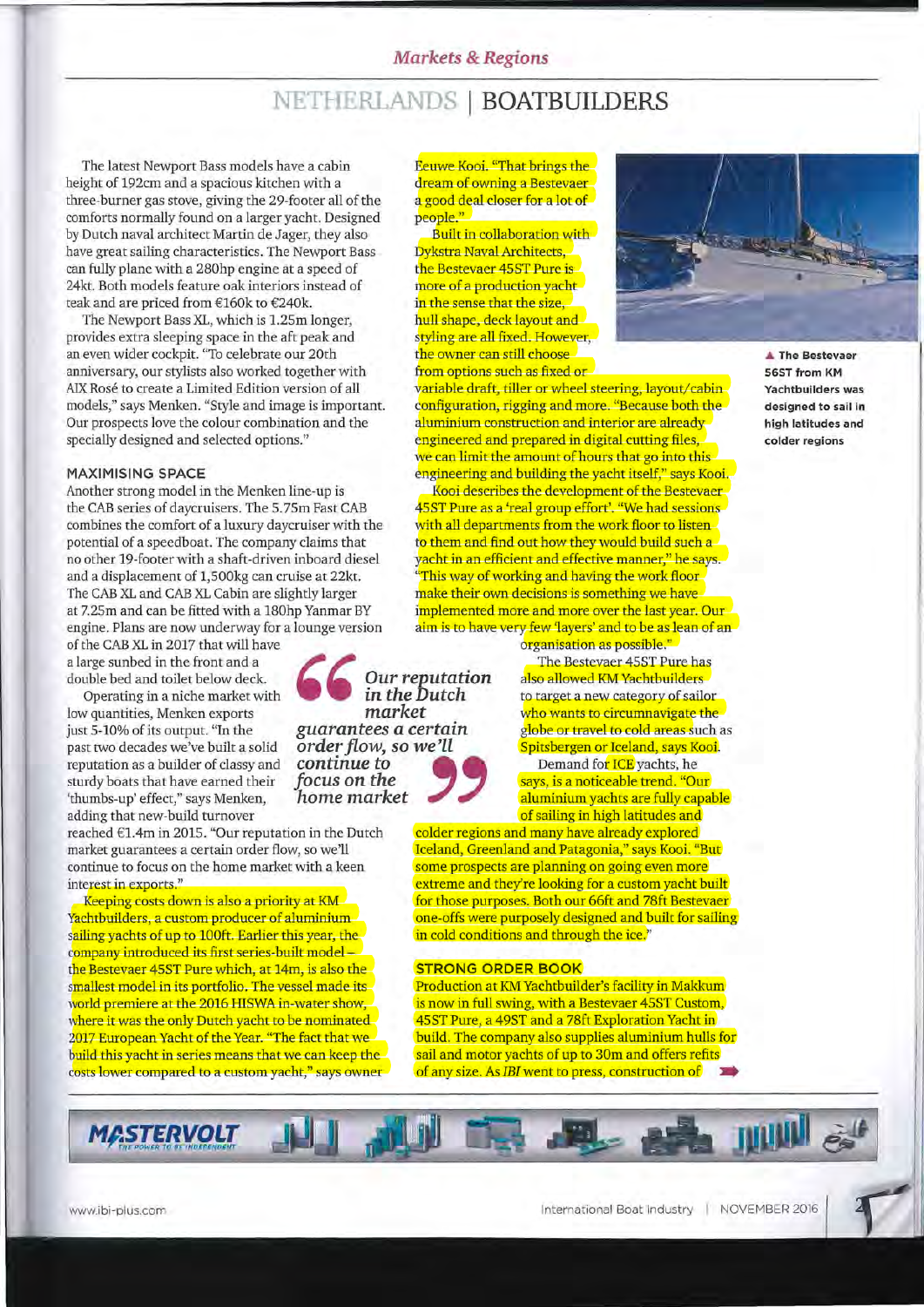### *Markets* **&** *Regions*

# **NETHERLANDS I BOATBUILDERS**

a new Bestevaer 45ST Pure and a 66ft custom Owen Clarke design was about to begin. In 2017, another two units of the Bestevaer 45ST Pure will be built, along with a one-off 50ft yacht from an Italian designer and the hull of a 62ft model from a Dutch designer.

Makkum-based Hutting Yachts is reporting strong growth in refits and maintenance, something that Margriet Hutting attributes to the return of customers who held back during the worst of the financial crisis. "We think the economy has become and will continue to get better," she says. "Sales out of our brokerage division are also growing and we're hearing that from other yards too."

Hutting recently replaced the keel of *Josephine,* a 51ft Truly Classic Hoek Design, for its UK owner and provided a completely new interior and exterior on the 64ft Truly Classic Hoek Design *Espada,* owned by Pete Townshend of The Who.

As well as refits, Hutting also builds semi-custom, ocean-going sailing yachts from 12m-15m. Its latest model, launched in 2013, is the Hutting 50 - a 15m cruiser that was built for extreme sailing conditions in polar regions. Designed by Dick Koopmans, it boasts an S-frame hull for speed, reliability and functionality, and a substantial sail plan. A spacious area below deck makes it ideal for long-haul trips. Several new designs are said to be on the drawing board, although details remain confidential.

Other Dutch yards are making a strong comeback following a period of instability. Emile Bilterijst, managing director of Moonen Shipyards, told *IBI* that the company is recovering from the financial turbulence that began last year when its majority shareholder, Mexican steel giant Altos Hornos de Mexico, was hit by cash-flow problems related to the collapse of global steel prices. In mid-2015, Moonen was forced to file for protection from creditors, a precursor to bankruptcy. "We are happy to comment that the situation of our Mexican shareholder has significantly improved," Bilterijst told *IBI.*  "They still believe in Moonen Shipyards and are willing to support Moonen in any way possible to make it successful. The result of which is that we are continuing the build of the Martinique project."

#### **MOONEN SHIPYARDS: BACK FROM THE BRINK**

The 36.5m Martinique is the second yacht in Moonen's Caribbean line - a new series of semi-custom motoryachts from 85ft-162ft. As *IBI* went to press, 80% of Martinique's hull and 50% of the superstructure had been completed. Delivery is scheduled for the end of 2017 or early 2018, subject to final contract and owner specification.

While the Martinique has not yet sold, Bileterijst claims that there is strong interest in new yachts with short delivery times from around the world. "We are further developing our Caribbean line," he says. "The most logical step is to build bigger yachts and therefore we are concentrating on the two yachts up from the Martinique. These are the approximate 40m Marquis and the SOm Monito, which is just under 500GT."

In the meantime, Bilterijst says that the refit and maintenance side of the business is growing. "Very of ten new owners who bought a second-hand Moonen are bringing the boat back to its place of birth to adapt it to their needs," he says. "Because quite a lot of Moonen yachts have been sold second-hand recently, we see this part of the business going up slightly from around 10% of our turnover to 20%."

Another Dutch yard that fell into financial difficulties was Consonant Yachts, builder ofthe Kuster range of steel displacement vessels from 31ft-47ft. The companywas taken over by the Kusters owners club early last year and eventually sold to North-Line Yachts, a family owned producer of GRP motoryachts whose facilities in Harlingen are located directly on the Wadden Sea. At the time, North-Line director Sipko van Sluis described the acquisition as one of strategic importance. "Kuster Yachts has an excellent position in the upper end of the market and also has an established name in the steel yacht building industry. It is therefore a very good addition to the existing activities of North-Line Yachts," he said. "We now operate in the upper segment of exclusive, fast, seaworthy GRP motoryacht construction and with the acquisition we can offer a wider range."

North-Line builds semi-displacement GRP motoryachts from 26ft-60ft. All models are CE Category A rated with a maximum speed of 30kt. Kusters, on the other hand, are full displacement vessels built in steel. They are CE Category B rated and offer slower speeds of up to lOkt. Shared features include their seaworthiness, high-quality construction, and unique classic/ modern style.

Company spokesperson Marije Mulder told *IBI* that seven pre-owned Kuster yachts \_

# **FRIGOMAR EXPANDS ITS BLDC INVERTER TECHNOLOGY RANGE**

### **MARINE AIR CONDITIONING SYSTEMS**

# 2013 CHILLER INVERTER BLDC

Design and production of modular chiller units with heat pump and variable speed that offer a series of advantages for shipyards and ship-owners.



## 2014 **SELF CONTAINED UNIT INVERTER BLDC**

Design and production of compact air conditioning units ideal for small boats or to partially air condition certain spaces on-board.



up to 10 KBTU

,I

See us at METSTRADE stand 1.657



View the data sheet of<br>Self Contained Unit.



MADE IN ITALY